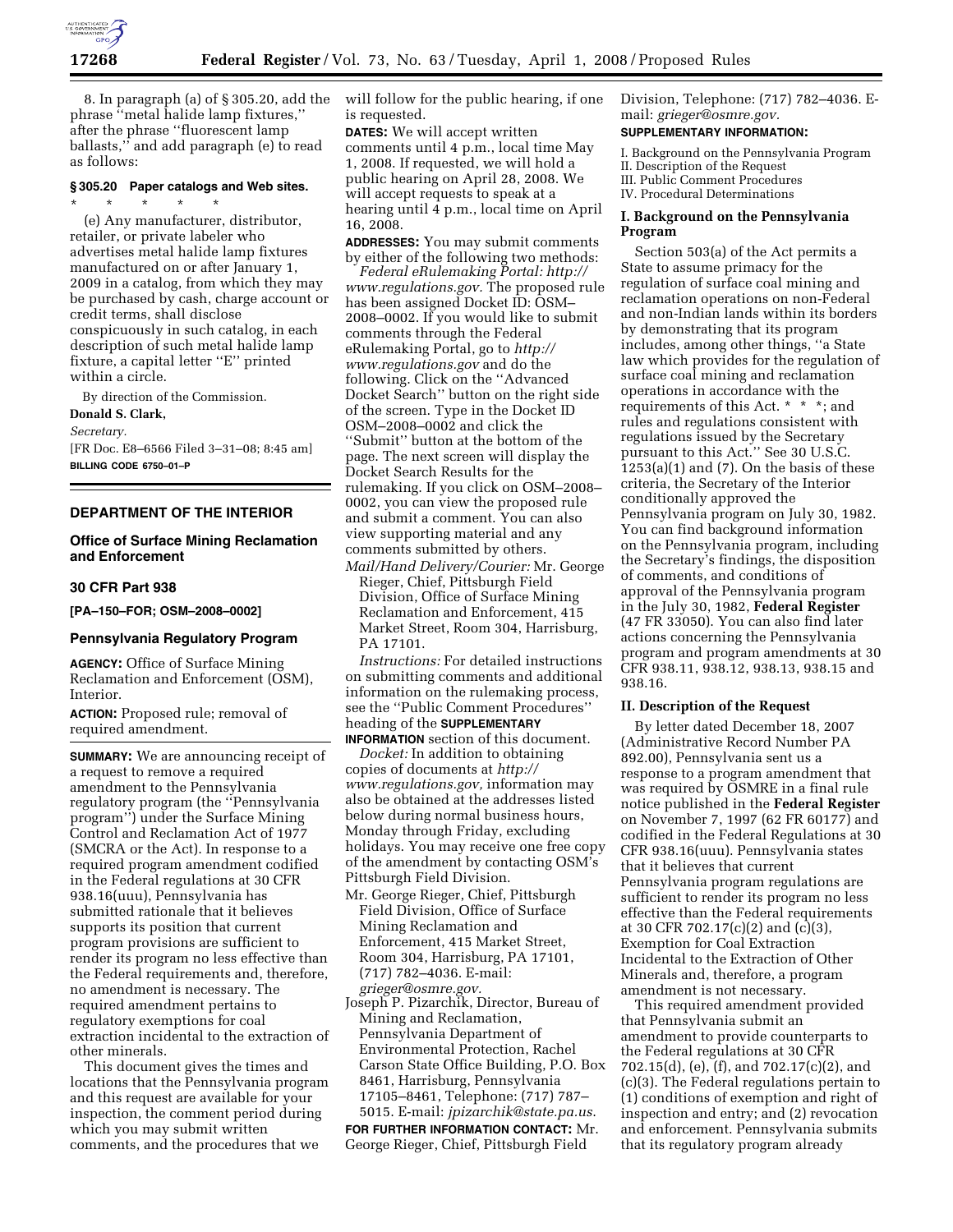contains counterparts to the Federal regulations and, therefore, is as effective as the Federal regulations pertaining to incidental coal extraction. Pennsylvania requests that we remove the condition found at 30 CFR 938.16(uuu) on this basis.

In summary, the Federal regulations and PADEP rationale are provided as follows:

*Federal Regulations: 30 CFR 702.15, Conditions of exemption and Right of Inspection and Entry,* provides the following with regard to exemptions for coal extraction incidental to the extraction of other minerals:

(d) Authorized representatives of the regulatory authority and the Secretary shall have the right to conduct inspections of operations claming exemption under this part.

(e) Each authorized representative of the regulatory authority and the Secretary conducting an inspection under this part:

(1) Shall have a right of entry to, upon, and through any mining and reclamation operations without advance notice or search warrant, upon presentation of appropriate credentials;

(2) May, at reasonable times and without delay, have access to and copy any records relevant to the exemption; and

(3) Shall have a right to gather physical and photographic evidence to document conditions, practices, or violations at a site.

(f) No search warrant shall be required with respect to any activity under paragraphs (d) and (e) of this section, except that a search warrant may be required for entry into a building.

*PADEP Response:* OSM's review of 25 Pennsylvania Code (Pa Code) Section 86.5 in the 1997 rulemaking did not include a discussion of the need for 25 Pa Code Section 86.5 to be revised to add counterparts to the Federal regulations at 30 CFR 702.15(d), (e), and (f). Thus, it is not clear why OSM considered 25 Pa Code Section 86.5 to be less effective than the Federal regulations with respect to the right to conduct inspections and right of entry for operations extracting coal incidental to surface mining.

Pennsylvania's non-coal mining regulations in 25 Pa Code Chapter 77, (which persons claiming exemption under 25 Pa Code Section 86.5 are subject to pursuant to 25 Pa Code Section 86.5(a)), provide counterparts to the Federal regulations at 30 CFR 702.15(d), (e), and (f). Furthermore, it provides broader authority to Pennsylvania's authorized representatives given that they may enter a building at a surface mine site

for purposes of inspection or investigation without being required to obtain a search warrant.

*Federal Regulations: 30 CFR 702.17(c)(2) and (c)(3), Revocation and Enforcement*, provides that:

(c)(1) If the regulatory authority finds that an operator has not demonstrated that activities conducted in the mining area qualify for the exemption, the regulatory authority shall revoke the exemption and immediately notify the operator and intervenors. If a decision is made not to revoke an exemption, the regulatory authority shall immediately notify the operator and intervenors.

(2) Any adversely affected person may request administrative review of a decision whether to revoke an exemption within 30 days of the notification of such decision in accordance with procedures established under 43 CFR 4.1280 when OSM is the regulatory authority or under corresponding state procedures when a State is the regulatory authority.

(3) A petition for administrative review filed under 43 CFR 4.1280 or under corresponding State procedures shall not suspend the effect of a decision whether to revoke an exemption.

*PADEP's Response:* OSM's required amendment at 30 CFR 938.16(uuu) with respect to Pennsylvania counterparts for 30 CFR 702.17(c)(2) and (c)(3) also was not discussed in the 1997 rulemaking. More importantly, this part of the required amendment actually conflicts with OSM's own findings in the 1997 rulemaking.

In the 1997 rulemaking, OSM determined that 25 Pa Code Section 86.5(o) is identical in meaning to 30 CFR 702.17(c)(2); 25 Pa Code Section 86.5(o) is identical in meaning to 30 CFR 702.17(c)(2); and that 25 Pa Code Section 86.5(n) is identical in meaning to 30 CFR 702.17(c)(3). See **Federal Register** (62 FR 60169–70 and Table A). OSM then concluded: ''Because the above proposed revisions (listed in Table A) are identical in meaning to the corresponding Federal regulations, the Director finds that Pennsylvania's proposed rules are no less effective than the Federal rules.'' Thus, the portion of 30 CFR 938.16(uuu) pertaining to counterparts to 30 CFR 702.17(c)(2) and (c)(3) appears to be an error.

In any event, Pennsylvania submits that statutory and regulation sections regarding the right of appeal to the Pennsylvania Environmental Hearing Board provide counterparts to 30 CFR 702.17(c)(2) and (c)(3). These sections are the Environmental Hearing Board (EHB) Act at 35 Pennsylvania Statute 7511–7516; 25 Pa Code Chapter 1021

(EHB procedural rules); 25 Pa Code Section 1021.2 (defining ''action'' of the department), and Section 1021.51 (commencement of an appeal). Therefore, Pennsylvania submits that its regulatory program already contains counterparts to the Federal regulations at 30 CFR 702.17(c)(2) and (c)(3), which are as effective as the Federal regulations.

### **III. Public Comment Procedures**

Under the provisions of 30 CFR 732.17(h), we are seeking your comments on whether the amendment satisfies the applicable program approval criteria of 30 CFR 732.15. If we approve the amendment, it will become part of the Pennsylvania program.

## *Written Comments*

Send your written comments to OSM at the address given above. Your written comments should be specific, pertain only to the issues proposed in this rulemaking, and include explanations in support of your recommendations. We may not consider or respond to your comments when developing the final rule if they are received after the close of the comment period (see **DATES**). We will make every attempt to log all comments into the administrative record, but comments delivered to an address other than the Pittsburgh Field Division identified above may not be logged in.

#### *Public Availability of Comments*

Before including your address, phone number, e-mail address, or other personal identifying information in your comment, you should be aware that your entire comment—including your personal identifying information—may be made publicly available at any time. While you can ask us in your comment to withhold your personal identifying information from public review, we cannot guarantee that we will be able to do so.

#### *Public Hearing*

If you wish to speak at the public hearing, contact the person listed under **FOR FURTHER INFORMATION CONTACT** by 4 p.m., local time on April 16, 2008. If you are disabled and need special accommodations to attend a public hearing, contact the person listed under **FOR FURTHER INFORMATION CONTACT**. We will arrange the location and time of the hearing with those persons requesting the hearing. If no one requests an opportunity to speak, we will not hold the hearing.

To assist the transcriber and ensure an accurate record, we request, if possible, that each person who speaks at a public